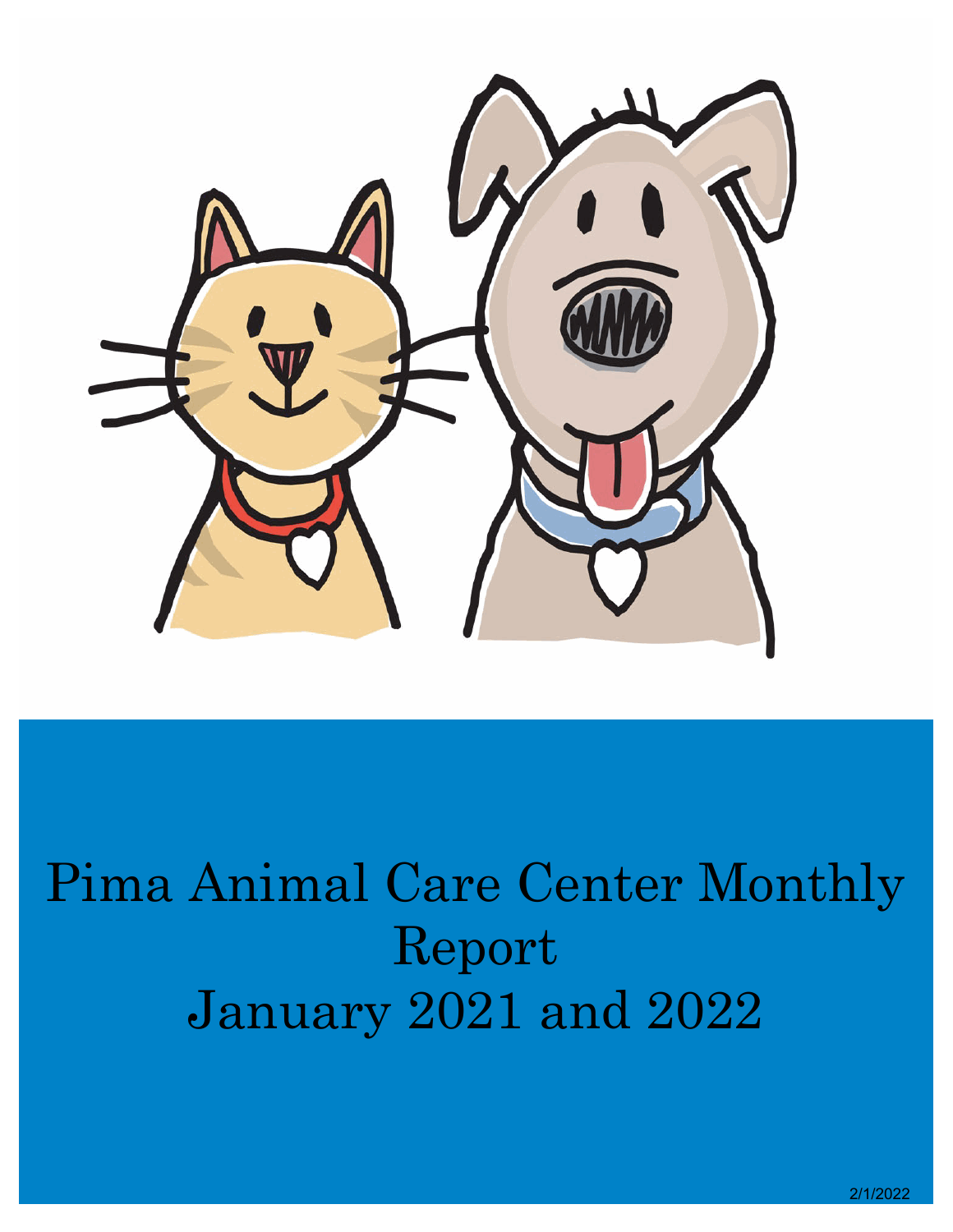# Animal Intakes January 2021 & January 2022

|                                     | 2021           |                |                  |                | 2022           |                |                |                |
|-------------------------------------|----------------|----------------|------------------|----------------|----------------|----------------|----------------|----------------|
|                                     | <b>CAT</b>     | <b>DOG</b>     | <b>OTHERS</b>    | <b>Total</b>   | <b>CAT</b>     | <b>DOG</b>     | <b>OTHERS</b>  | <b>Total</b>   |
| <b>Stray</b>                        | 86             | 389            | $\overline{4}$   | 479            | 242            | 510            | 6              | 758            |
| Owner<br><b>Surrender</b>           | 113            | 280            | 3                | 396            | 109            | 232            | 5              | 346            |
| <b>Transfer</b>                     | $\mathbf 0$    | $\overline{2}$ | $\overline{0}$   | $\overline{2}$ | $\overline{0}$ | $\overline{0}$ | $\overline{0}$ | $\overline{0}$ |
| <b>Returned</b>                     | 10             | 17             | $\boldsymbol{0}$ | 27             | 10             | 41             | 1              | 52             |
| <b>Confiscated</b>                  | 87             | 32             | 1                | 120            | 59             | 82             | 15             | 156            |
| Quarantine                          | $\overline{2}$ | 17             | $\mathbf 0$      | 19             | 6              | 44             | $\mathbf 0$    | 50             |
| <b>Pub Assist</b>                   | 5              | 10             | $\mathbf 0$      | 15             | $\mathbf 0$    | 3              | $\mathbf 0$    | $\mathbf{3}$   |
| <b>Total Live</b><br><b>Intakes</b> | 303            | 747            | 8                | 1,058          | 426            | 912            | 27             | 1,365          |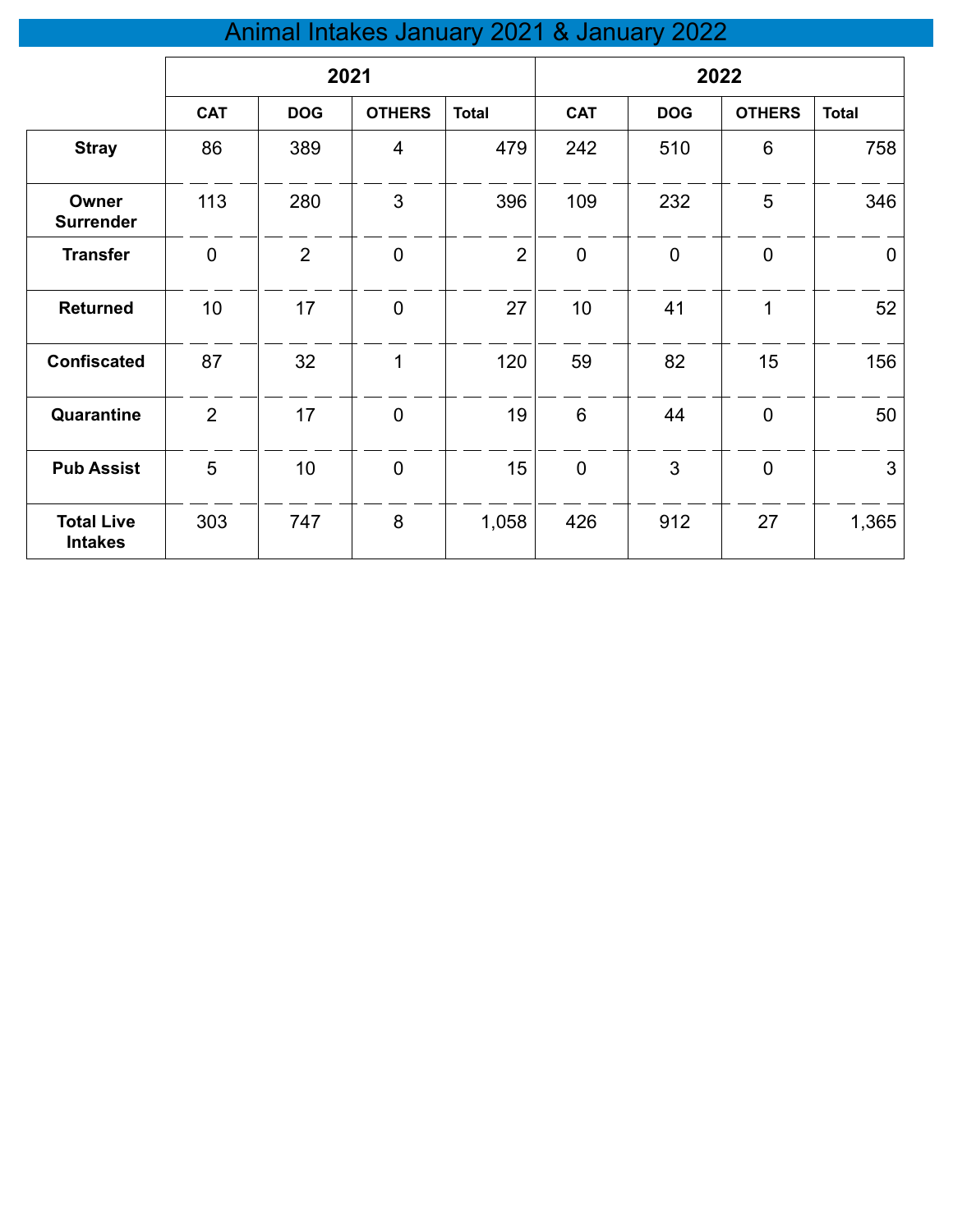|                              | 2021            |                |                | 2022           |                |                |                |              |
|------------------------------|-----------------|----------------|----------------|----------------|----------------|----------------|----------------|--------------|
|                              | <b>CAT</b>      | <b>DOG</b>     | <b>OTHERS</b>  | <b>Total</b>   | <b>CAT</b>     | <b>DOG</b>     | <b>OTHERS</b>  | <b>Total</b> |
| <b>Adopted</b>               | 175             | 392            | 1              | 568            | 256            | 522            | 8              | 786          |
| <b>Owner Redemption</b>      | 5               | 174            | $\mathbf 0$    | 179            | 11             | 208            | 5              | 224          |
| <b>Working Cat Program</b>   | 13              | $\overline{0}$ | $\overline{0}$ | 13             | 43             | $\overline{0}$ | $\overline{0}$ | 43           |
| <b>Transferred to Rescue</b> | 34              | 142            | 5              | 181            | 3              | 74             | $\overline{7}$ | 84           |
| <b>Euthanized</b>            | 23              | 36             | $\overline{0}$ | 59             | 28             | 44             | $\overline{2}$ | 74           |
| <b>Died</b>                  | $6\phantom{1}6$ | 8              | $\overline{0}$ | 14             | 5              | 10             | $\overline{2}$ | 17           |
| <b>Rtf</b>                   | 42              | $\mathbf 0$    | $\overline{0}$ | 42             | 129            | $\mathbf{0}$   | 1              | 130          |
| <b>Transfer</b>              | $\overline{0}$  | $\overline{0}$ | $\overline{0}$ | $\overline{0}$ | $\overline{0}$ | 1              | $\overline{2}$ | 3            |
| <b>Total</b>                 | 298             | 752            | 6              | 1,056          | 475            | 859            | 27             | 1,361        |

Animal Outcomes January 2021 & January 2022



# **January 2021 Live Release Rate 93.09%**

**January 2022 Live Release Rate 93.32%**

\*\* Save Rate = Live Intakes - Non-Live Outcomes/Live Intakes \*\* Live Release Rate = Live Outcomes / Total Outcomes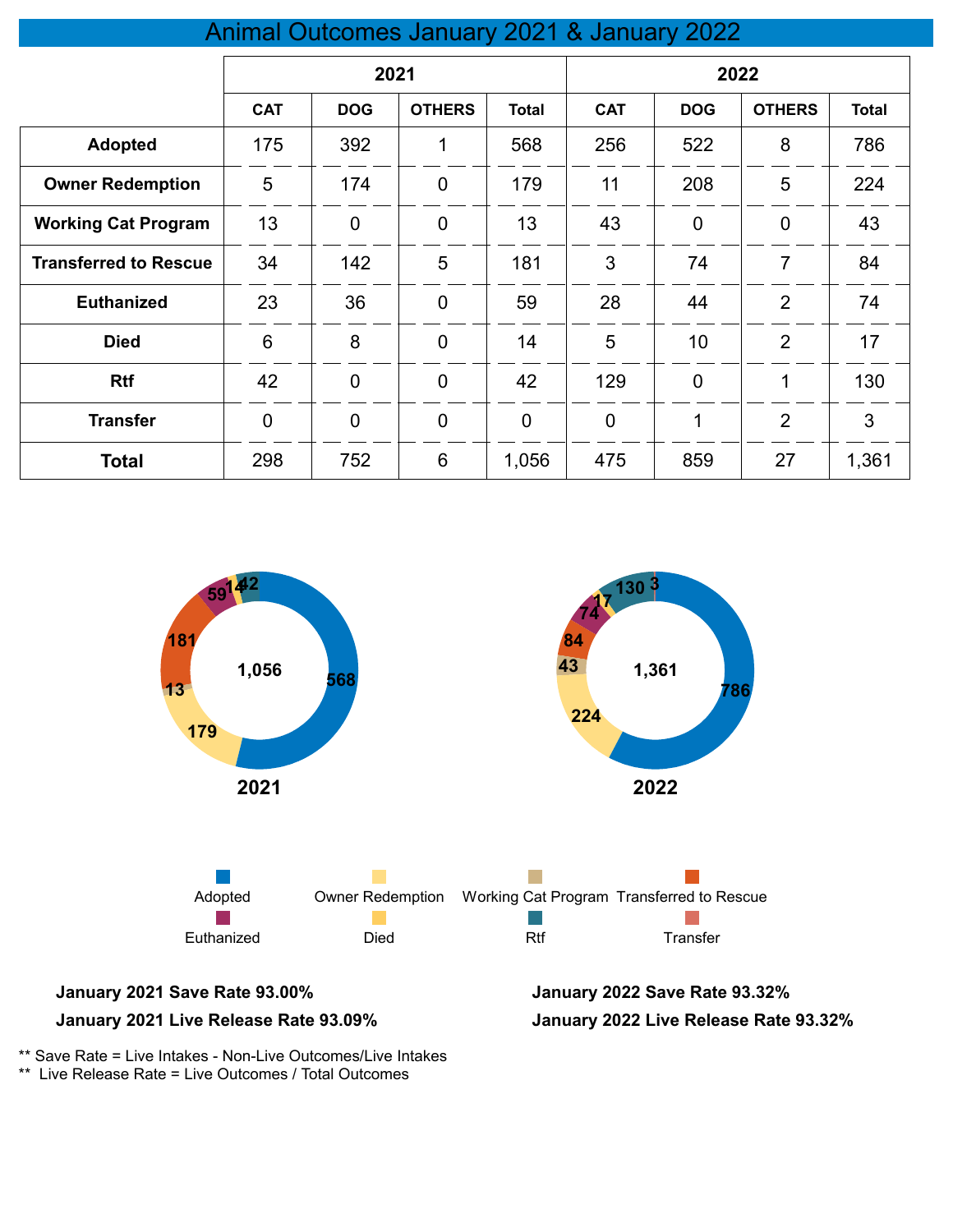## **Adoptions by Day**

|              | <b>CAT</b>     | <b>DOG</b> | <b>Others</b>  | <b>Total</b> |
|--------------|----------------|------------|----------------|--------------|
| 1/2/2022     | 4              | 14         | 0              | 18           |
| 1/3/2022     | 11             | 24         | 0              | 35           |
| 1/4/2022     | 13             | 12         | 0              | 25           |
| 1/5/2022     | 11             | 15         | 0              | 26           |
| 1/6/2022     | 17             | 27         | $\overline{2}$ | 46           |
| 1/7/2022     | 15             | 17         | 0              | 32           |
| 1/8/2022     | $\overline{2}$ | 18         | 5              | 25           |
| 1/9/2022     | 6              | 16         | 0              | 22           |
| 1/10/2022    | 13             | 32         | 0              | 45           |
| 1/11/2022    | 13             | 21         | 0              | 34           |
| 1/12/2022    | 10             | 9          | 0              | 19           |
| 1/13/2022    | 10             | 20         | 0              | 30           |
| 1/14/2022    | 12             | 20         | 0              | 32           |
| 1/15/2022    | 8              | 22         | 0              | 30           |
| 1/16/2022    | 14             | 19         | 0              | 33           |
| 1/17/2022    | 0              | 1          | 0              | $\mathbf{1}$ |
| 1/18/2022    | 13             | 22         | 0              | 35           |
| 1/19/2022    | 7              | 12         | 0              | 19           |
| 1/20/2022    | 19             | 18         | 0              | 37           |
| 1/21/2022    | 15             | 26         | 1              | 42           |
| 1/22/2022    | 2              | 23         | U              | 25           |
| 1/23/2022    | 6              | 13         | 0              | 19           |
| 1/24/2022    | 11             | 15         | 0              | 26           |
| 1/25/2022    | 3              | 16         | 0              | 19           |
| 1/26/2022    | 5              | 18         | 0              | 23           |
| 1/27/2022    | 8              | 11         | 0              | 19           |
| 1/28/2022    | 14             | 21         | 0              | 35           |
| 1/29/2022    | 5              | 17         | 0              | 22           |
| 1/30/2022    | 24             | 5          | 0              | 29           |
| 1/31/2022    | 8              | 18         | 0              | 26           |
| <b>Total</b> | 299            | 522        | 8              | 829          |

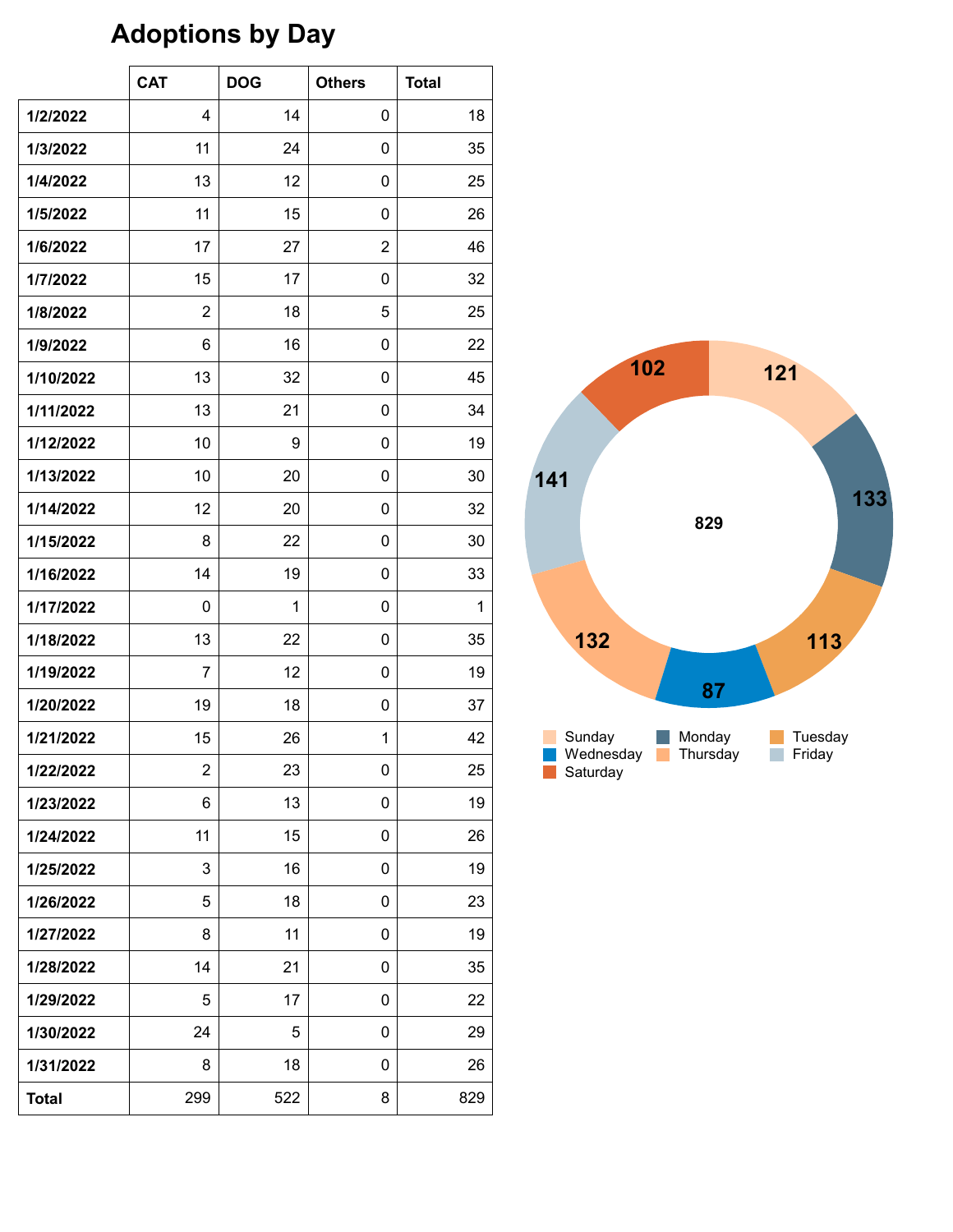# Non-Live Outcomes January 2021 & January 2022

|             |                   | 2021           |                |                | 2022        |            |               |                |                |
|-------------|-------------------|----------------|----------------|----------------|-------------|------------|---------------|----------------|----------------|
|             |                   | <b>CAT</b>     | <b>DOG</b>     | <b>Total</b>   | <b>CAT</b>  | <b>DOG</b> | <b>LIVEST</b> | <b>OTHER</b>   | <b>Total</b>   |
| <b>DIED</b> | <b>IN CARE</b>    | $\overline{2}$ | $\mathbf 0$    | $\overline{2}$ | $\mathbf 0$ | 0          | $\mathbf 0$   | 0              | $\mathbf 0$    |
|             | <b>IN FOSTER</b>  | 1              | $\overline{2}$ | 3              | $\mathbf 0$ | 4          | 0             | $\overline{2}$ | 6              |
|             | <b>IN KENNEL</b>  | 3              | $6\phantom{1}$ | 9              | 4           | 5          | $\mathbf 0$   | 0              | 9              |
|             | <b>IN SURGERY</b> | $\mathbf 0$    | 0              | $\mathbf 0$    | ◢           | 1          | 0             | $\mathbf{0}$   | $\overline{2}$ |
|             | <b>Total</b>      | 6              | 8              | 14             | 5           | 10         | $\mathbf 0$   | $\overline{2}$ | 17             |
| <b>EUTH</b> | <b>BEHAVIOR</b>   | 0              | 4              | $\overline{4}$ | $\mathbf 0$ | 5          | $\mathbf{0}$  | $\mathbf 0$    | $\overline{5}$ |
|             | <b>MEDICAL</b>    | 23             | 32             | 55             | 28          | 39         | 1             |                | 69             |
|             | <b>Total</b>      | 23             | 36             | 59             | 28          | 44         | 1             | 1              | 74             |
|             | <b>Total</b>      | 29             | 44             | 73             | 33          | 54         | 1             | 3              | 91             |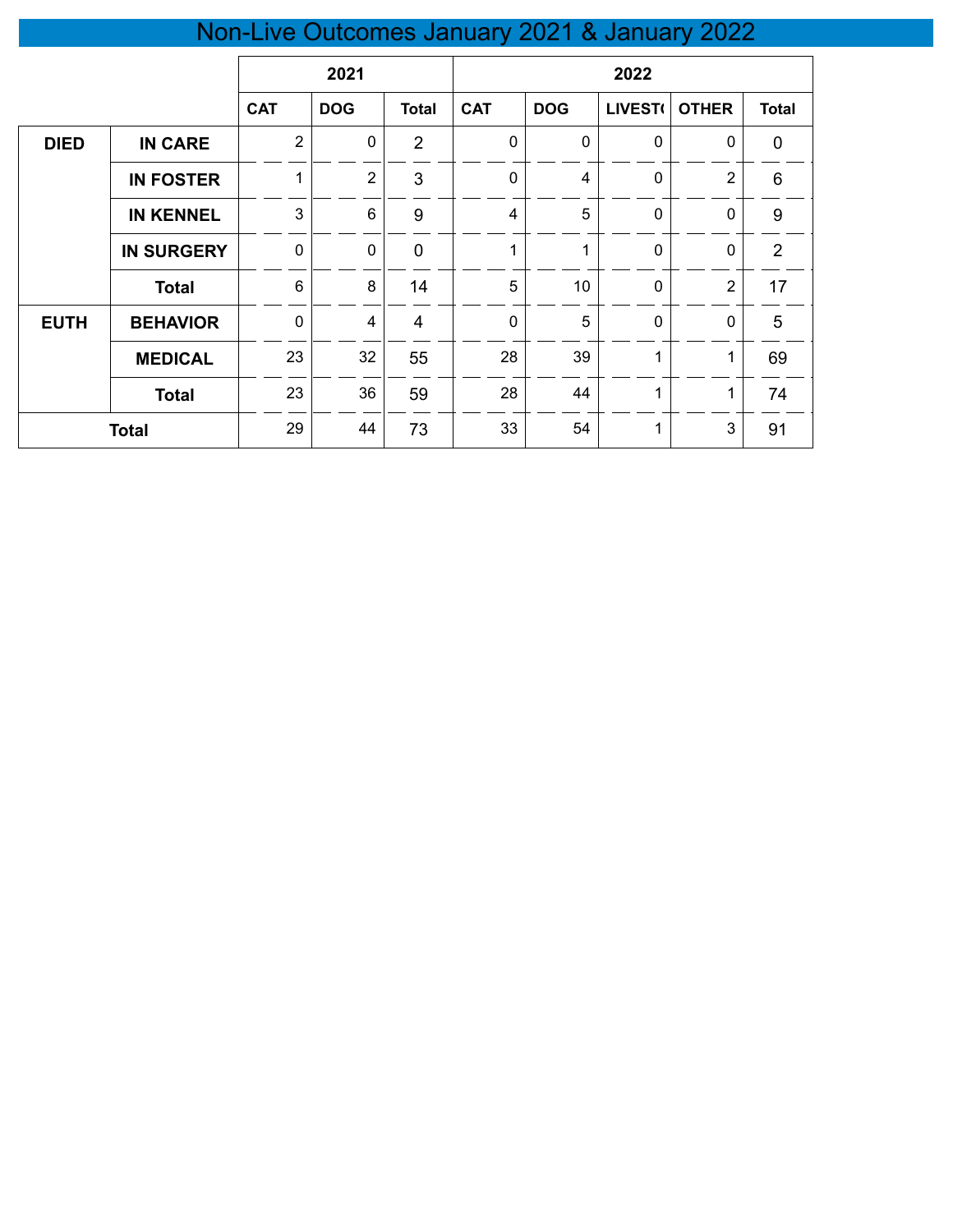|                                    |                |                | Animals that went to Foster Care January 2021 & 2022 |                |                |                |                |                |  |
|------------------------------------|----------------|----------------|------------------------------------------------------|----------------|----------------|----------------|----------------|----------------|--|
|                                    |                | 2021           |                                                      |                |                | 2022           |                |                |  |
|                                    | <b>CAT</b>     | <b>DOG</b>     | <b>OTHERS</b>                                        | <b>Total</b>   | <b>CAT</b>     | <b>DOG</b>     | <b>OTHERS</b>  | <b>Total</b>   |  |
|                                    | $\mathbf 0$    | 1              | $\overline{0}$                                       | 1              | 1              | 9              | 3              | 13             |  |
| <b>Adult Cat</b>                   | 35             | $\overline{0}$ | $\mathbf 0$                                          | 35             | 27             | $6\phantom{a}$ | $\mathbf 0$    | 33             |  |
| <b>Adult Dog</b>                   | $\mathbf 0$    | 33             | $\overline{0}$                                       | 33             | $\mathbf 0$    | 96             | $\overline{0}$ | 96             |  |
| <b>Hospice</b>                     | 8              | $\overline{3}$ | $\overline{0}$                                       | 11             | $\overline{2}$ | $\overline{3}$ | $\overline{0}$ | 5              |  |
| <b>Medical</b><br><b>Condition</b> | 13             | 24             | $\overline{3}$                                       | 40             | 48             | 97             | $\overline{3}$ | 148            |  |
| Mom &<br>Litter                    | $\overline{0}$ | 10             | $\overline{0}$                                       | 10             | $\mathbf 0$    | $\mathbf{1}$   | $\overline{0}$ | $\overline{1}$ |  |
| <b>Neonate</b>                     | $\mathbf 0$    | $\overline{0}$ | $\overline{0}$                                       | $\overline{0}$ | $\mathfrak{S}$ | 11             | $\overline{0}$ | 14             |  |
| Pregnant                           | $\overline{0}$ | $\mathbf{1}$   | $\overline{0}$                                       | $\mathbf{1}$   | $\overline{0}$ | $\overline{2}$ | $\overline{0}$ | $\overline{2}$ |  |
| <b>Safety Net</b>                  | 5              | 15             | $\mathbf 0$                                          | 20             | $\mathbf 0$    | $\overline{4}$ | $\mathbf 0$    | $\overline{4}$ |  |
| <b>To Adopt</b>                    | $\overline{7}$ | 39             | $\mathbf 0$                                          | 46             | 54             | 84             | 5              | 143            |  |
| <b>Total</b>                       | 68             | 126            | $\overline{3}$                                       | 197            | 135            | 313            | 11             | 459            |  |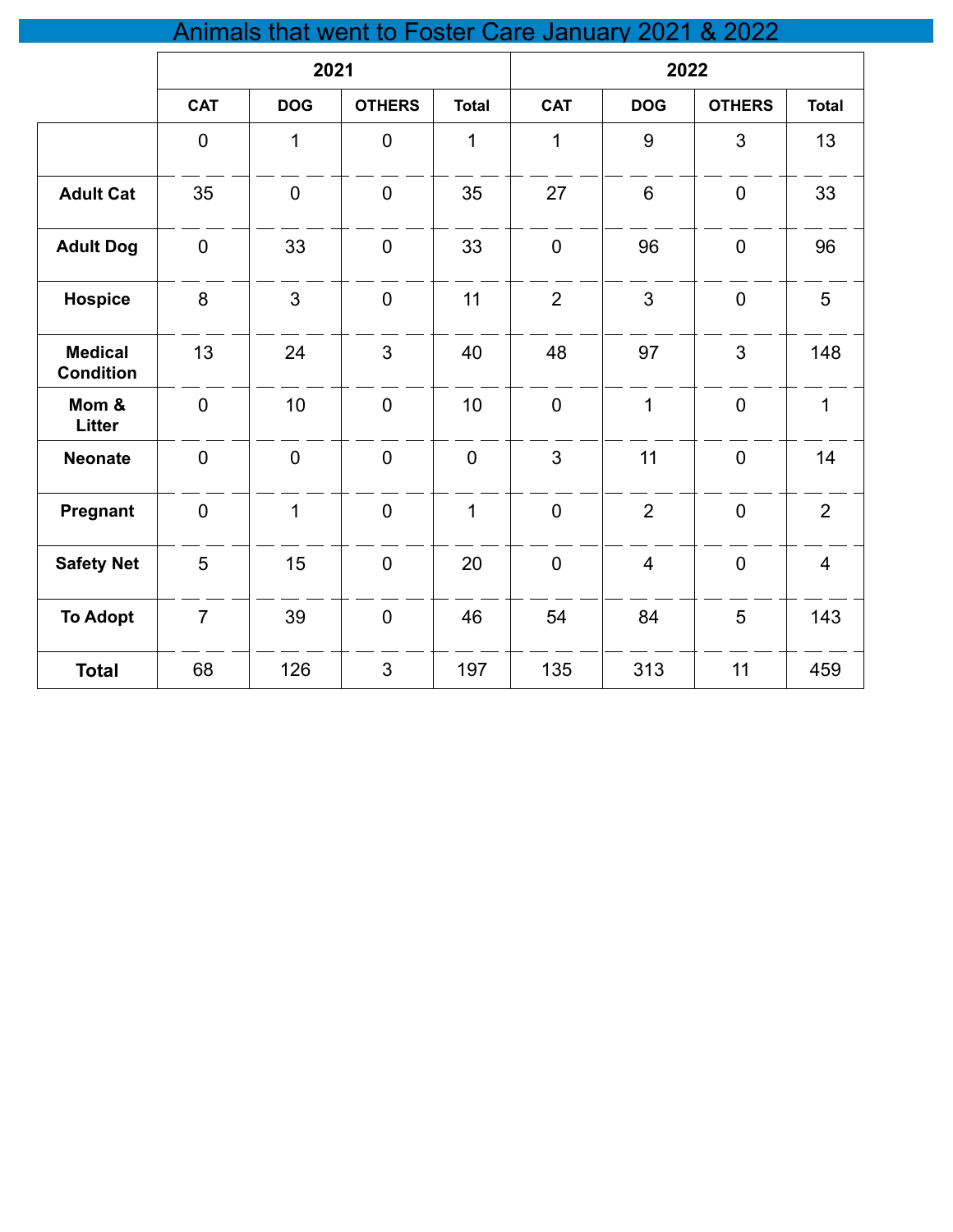### APS January 2021 & 2022

|                                     | 2021           | 2022           |
|-------------------------------------|----------------|----------------|
| <b>Abandoned Animal</b>             | 26             | 65             |
| <b>Bite Reports</b>                 | 83             | 140            |
| Court                               | 3              | 3              |
| <b>Cruelty/Neglect</b>              | 104            | 92             |
| <b>Dangerous Dog Investigation</b>  | 4              | 5              |
| <b>DOA Pickups</b>                  | 252            | 303            |
| <b>Follow Ups</b>                   | 3              | 2              |
| Followup                            | 1              | 2              |
| <b>Hoarding Cases</b>               | 4              | 0              |
| Inv                                 | 30             | 5              |
| <b>Law Enforcement Assist</b>       | 96             | 118            |
| <b>Leash Law Violations</b>         | 155            | 188            |
| <b>Noise &amp; Waste Complaints</b> | 93             | 157            |
| <b>Other</b>                        | 0              | 1              |
| <b>Outreach Events</b>              | 2              | 2              |
| Owned                               | 7              | 2              |
| <b>Possbile Rabies Exposure</b>     | 16             | 9              |
| <b>Rescue</b>                       | $\overline{2}$ | 6              |
| <b>Strays</b>                       | 569            | 620            |
| <b>Tie Outs</b>                     | 25             | 39             |
| <b>Tnr</b>                          | 1              | 9              |
| <b>Transport</b>                    | 19             | 25             |
| <b>Trap</b>                         | 2              | 2              |
| <b>Wild</b>                         | $\overline{2}$ | $\overline{2}$ |
| <b>Total</b>                        | 1,499          | 1,797          |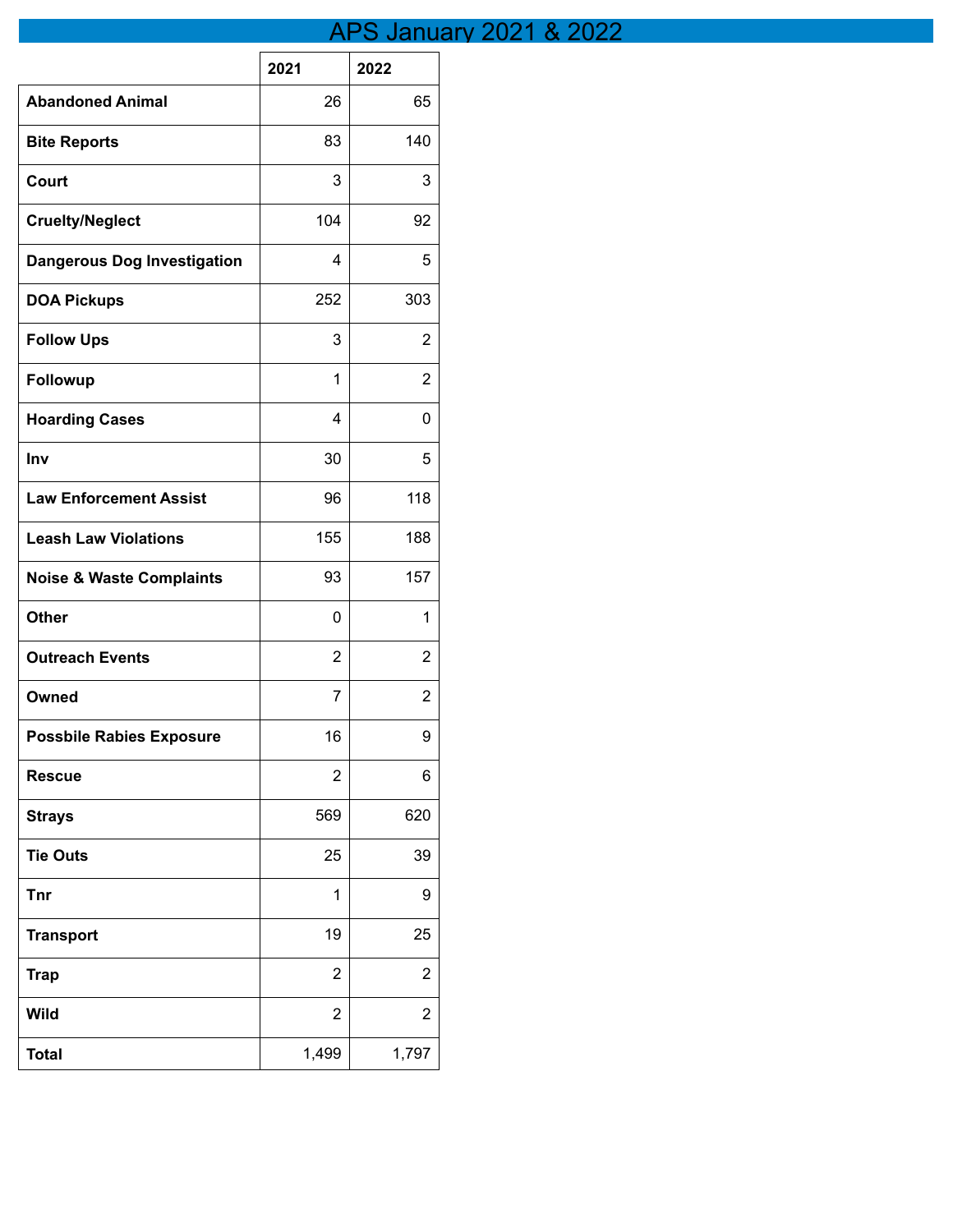|                              | Licensing & Donations January 2021 & 2022 |       |  |  |  |  |
|------------------------------|-------------------------------------------|-------|--|--|--|--|
|                              | 2021                                      | 2022  |  |  |  |  |
| <b>Altered Dog License</b>   | 7,268                                     | 1,334 |  |  |  |  |
| <b>Unaltered Dog License</b> | 450                                       | 65    |  |  |  |  |
| <b>Others</b>                | 1,762                                     | 1,336 |  |  |  |  |
| Total                        | 9,480                                     | 2,735 |  |  |  |  |

|                              | 2021         | 2022        |
|------------------------------|--------------|-------------|
| <b>Altered Dog License</b>   | \$128,277.00 | \$17,746.00 |
| <b>Unaltered Dog License</b> | \$24,700.00  | \$2,840.00  |
| Total                        | \$152,977.00 | \$20,586.00 |

|                        | 2021        | 2022        |
|------------------------|-------------|-------------|
| <b>DONATION ADOP</b>   | \$394.00    | \$1,711.00  |
| <b>DONATION GEN</b>    | \$48,152.28 | \$39,048.15 |
| <b>DONATION GRANTS</b> | $$ -285.00$ | $$-110.00$  |
| <b>DONATION OUTR</b>   | \$105.00    | \$526.00    |
| <b>DONATION S/N</b>    | \$1,336.00  | \$1,373.00  |
| <b>DONATION SAMS</b>   | \$5,501.33  | \$3,623.75  |
| Total                  | \$55,203.61 | \$46,171.90 |